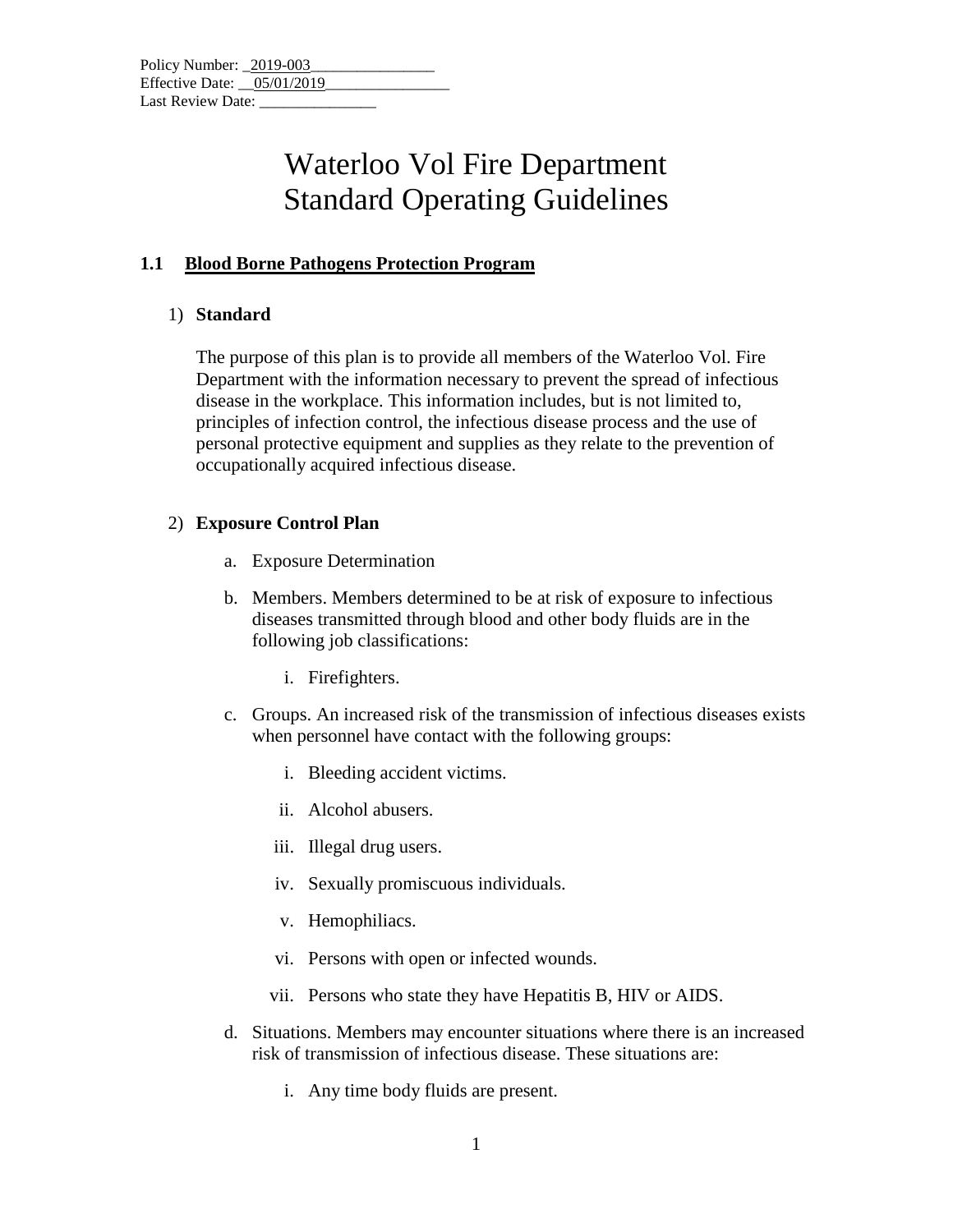- ii. Homes with unsanitary conditions.
- iii. Death scenes, especially those situations where body fluids may be oozing from the corpse.
- iv. Trauma situations, especially where bleeding occurs.
- v. Extrication at auto accidents or other situations where sharp objects may exist.
- vi. Other. Members must judge the level risk for groups and situations not listed above.
- e. Methods of Compliance
	- i. Universal Precautions. Universal precautions will be observed when members are exposed to blood or other potentially infectious materials. Documented exposures to infectious diseases have not resulted from feces, nasal secretions, sputum, sweat, tears, urine or vomitus. Since any body fluid may transmit infectious diseases if it contains traces of blood, members are directed to treat all blood and body fluids as infectious substances.
	- ii. Hand Washing. Hands and other skin surfaces must be washed thoroughly as soon as possible if contaminated with blood or other potentially infectious materials to which universal precautions apply.
		- 1. Hands should always be washed after gloves are removed even if the gloves appear intact. Hand washing should be completed using appropriate facilities such as utility or rest room sinks. Hands must not be washed in sinks where food preparation occurs.
		- 2. Hand washing should be done with warm soap and water. The application of hand lotion after hands are dried is advisable. Waterless antiseptic hand cleaner should be provided to members when hand washing facilities are not available. Members are advised to wash their hands at the earliest opportunity after using the waterless antiseptic cleaner.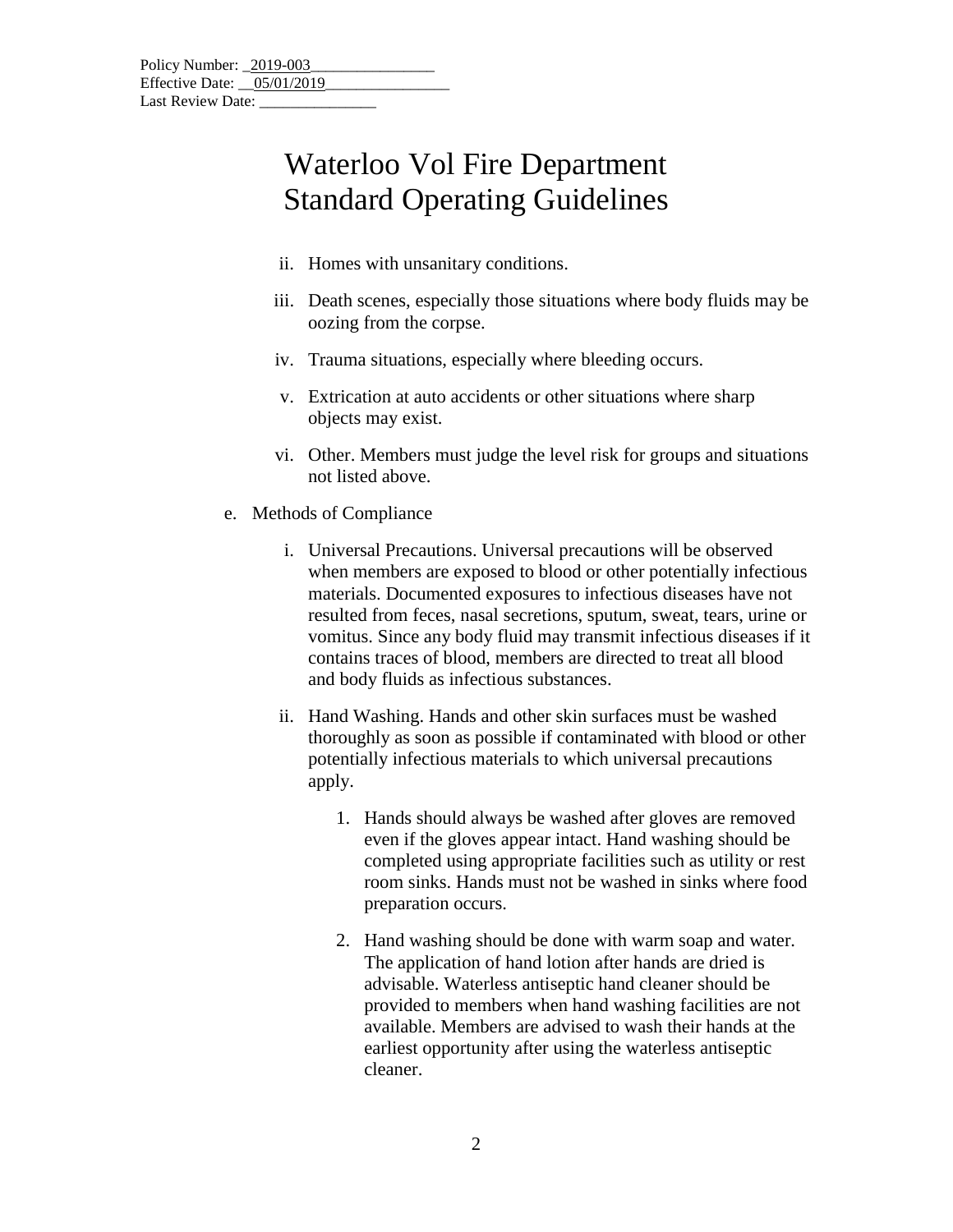- iii. Protective Clothing. Members at risk will be provided disposable gloves, goggles and face masks. Disposable gowns and impervious shoe coverings will be available for unusual cases where great volumes of blood or other potentially infectious materials may be present, such as the scenes of major trauma accidents.
	- 1. Disposable Gloves must be worn when members can anticipate hand contact with blood or other potentially infectious materials (e.g. when involved with emergency patient care). Where multiple patients are present, the member shall change gloves, if possible, after caring for one patient and beginning care on the next.
	- 2. Eye wear and face masks must be worn in cases where splashing of blood or other potentially infectious materials may be anticipated and may come in contact with eyes, nose or mouth.
	- 3. Firefighting turnout gear (including structural firefighting gloves, boots, head and face protection) must be worn when working in areas of containing sharp glass or other debris which can puncture or lacerate the skin.
	- 4. The member must use personal protective equipment except in rare and extraordinary circumstances. Such circumstances occur when, in the member's professional judgment, the use of personal protective equipment would have prevented the delivery of health care or public safety services, or would have posed an increased hazard to the safety of the member or other associates.
	- 5. When the member makes this judgment, the circumstances shall be investigated and documented in order to determine whether changes can be instituted to prevent such occurrences in the future.
	- 6. Contaminated disposable items must be discarded in a leak proof plastic bag that is red in color or marked with the international bio-hazard symbol.
- iv. Needles and Sharp Objects. Members shall take precautions to prevent injuries caused by needles, knives, broken glass, razor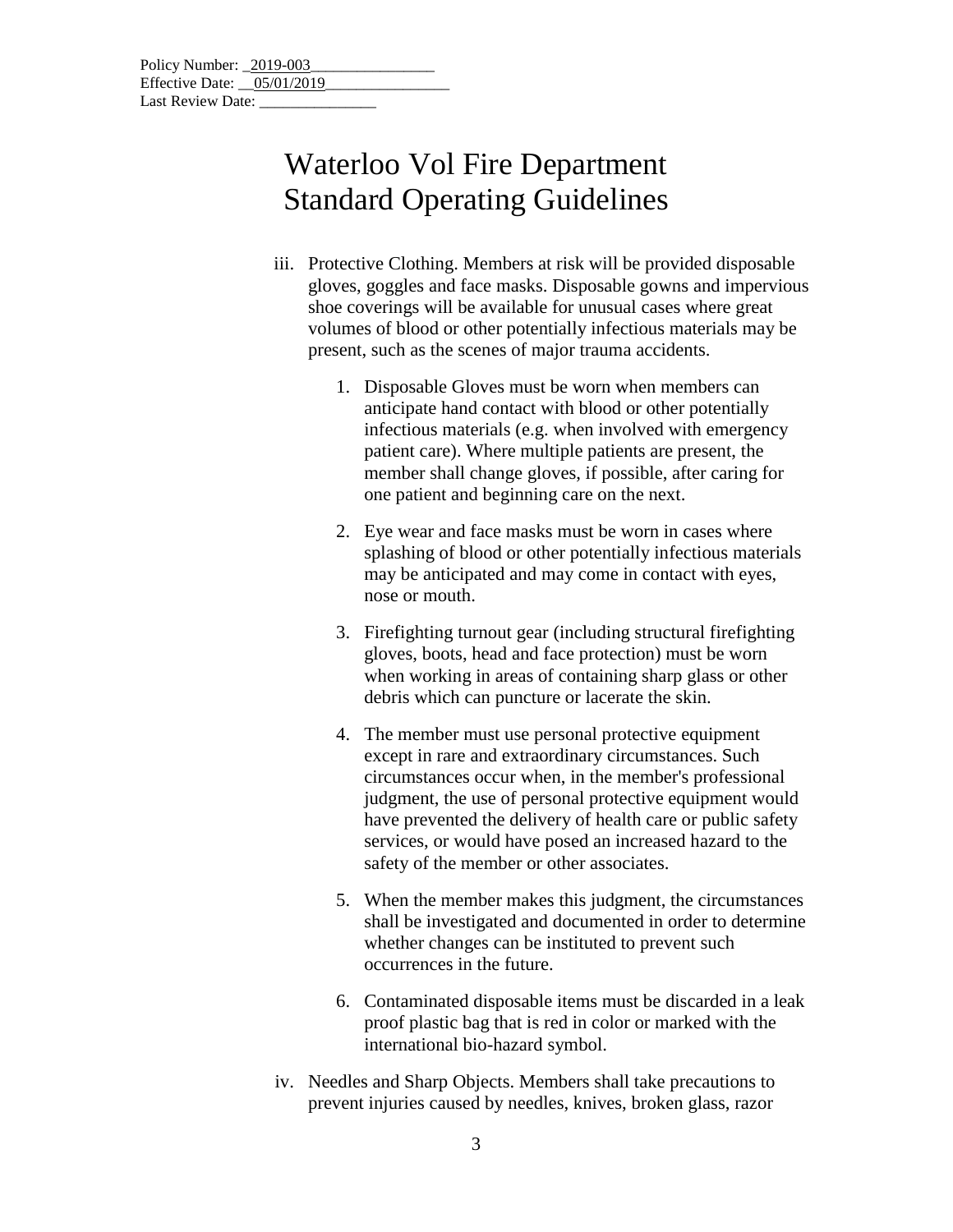blades or other sharp instruments, devices or debris which can puncture or lacerate the skin.

- v. Laundering of Clothing and Cleaning of Equipment.
	- 1. Uniforms issued to firefighters and non-uniform clothing worn by other members is not considered protective clothing. Contaminated uniform and non-uniform items should be handled by members wearing gloves, bagged in a leak proof plastic bag that is red in color or marked with the international bio-hazard symbol. Soiled uniform items may be decontaminated by laundering according to the manufacturer's instructions.
	- 2. Boots and leather items may be scrub brushed with soap and hot water to remove contamination.
	- 3. Members whose uniform or other clothing is soiled by blood or other potentially infectious materials shall change from the contaminated uniform or clothing to a clean uniform or clothing as soon as possible.
	- 4. Members are directed to avoid handling personal items, such as combs and pens, while wearing contaminated gloves. Contaminated gloves should be removed as soon as possible and discarded in a leak proof plastic bag that is red in color or marked with the international bio-hazard symbol.
	- 5. Resuscitation Equipment. Members are discouraged from giving direct mouth to mouth resuscitation to a nonbreathing victim. Pocket masks with one-way valves, disposable airways or resuscitation equipment are the preferred methods of treatment.
	- 6. Durable equipment, such as face masks and resuscitation equipment, must be thoroughly washed and cleaned with an approved disinfectant after each use. {Add bit about approved disinfectants}
- vi. Housekeeping.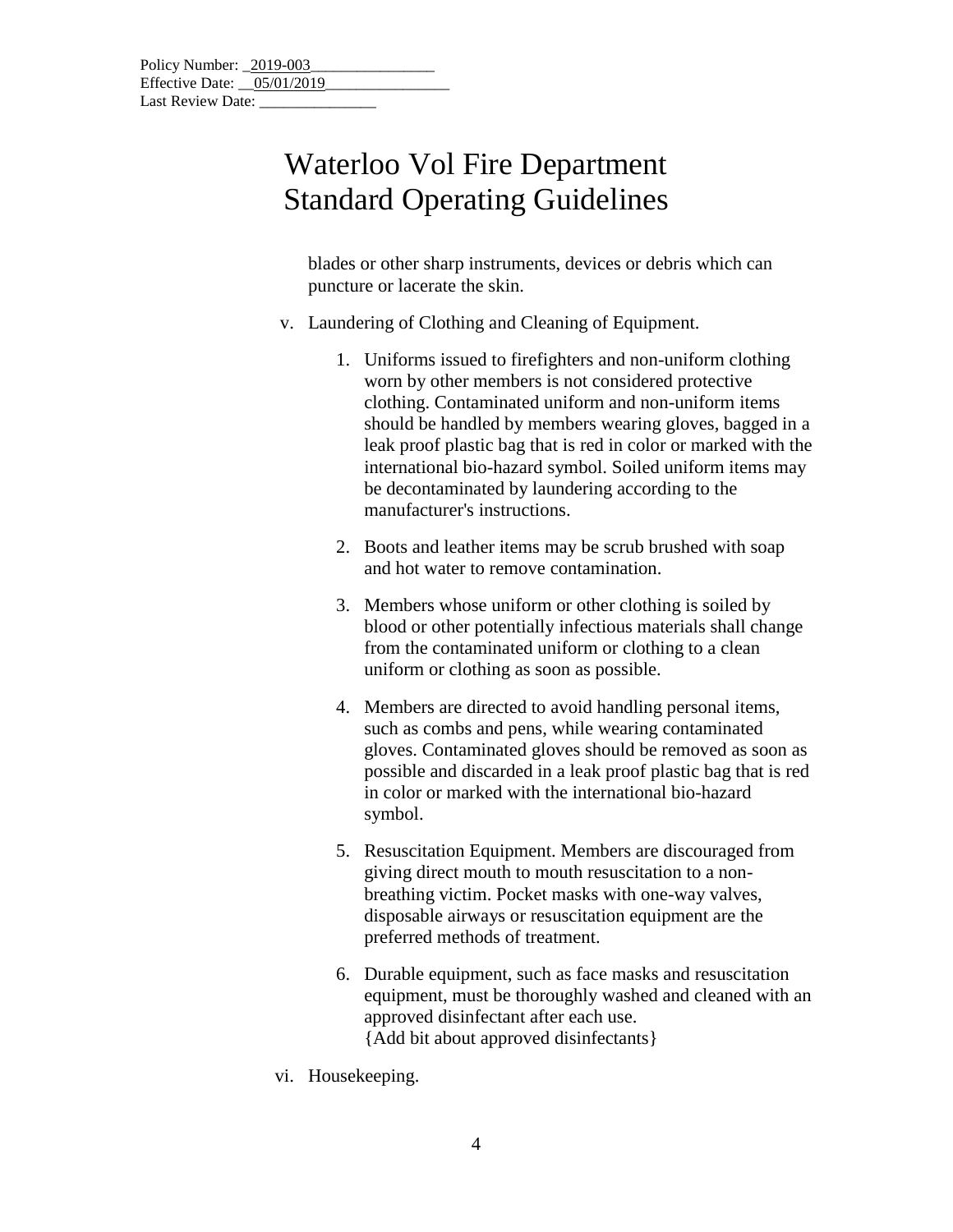| Policy Number: 2019-003      |  |
|------------------------------|--|
| Effective Date: $05/01/2019$ |  |
| Last Review Date:            |  |

- 1. All equipment and work areas shall be cleaned and decontaminated after contact with blood or other potentially infectious materials.
- 2. The work area shall be cleaned with an appropriate disinfectant as soon as possible after a spill of blood or any other potentially infectious materials.
- 3. Wastebaskets and receptacles that are visibly contaminated shall be cleaned immediately.
- 4. Eating, drinking, smoking, applying cosmetics or lip balm and handling contact lenses are prohibited in work areas where there is a reasonable likelihood of occupational exposure.
- 5. Food and drink shall not be kept in refrigerators, freezers, shelves, cabinets or on countertops where blood or other potentially infectious materials may be present.

### vii. Laundry.

1. Contaminated laundry, such as blankets and towels, shall be handled as little as possible. Contaminated laundry shall be placed in a leak proof plastic bag that is red in color or marked with the international bio-hazard symbol.

### viii. **Hepatitis B**

- 1. Hepatitis B vaccination will be made available to all members who have occupational exposure. The offer of vaccination will be made after members have received training regarding Hepatitis B. Members may decline to accept the Hepatitis B vaccination by signing a waiver which includes a statement that the member acknowledges the risks associated with contracting Hepatitis B have been explained.
- 2. Members who initially decline the Hepatitis B vaccination may at a later date decide to accept the vaccination. The members must be allowed to receive the vaccination at that time.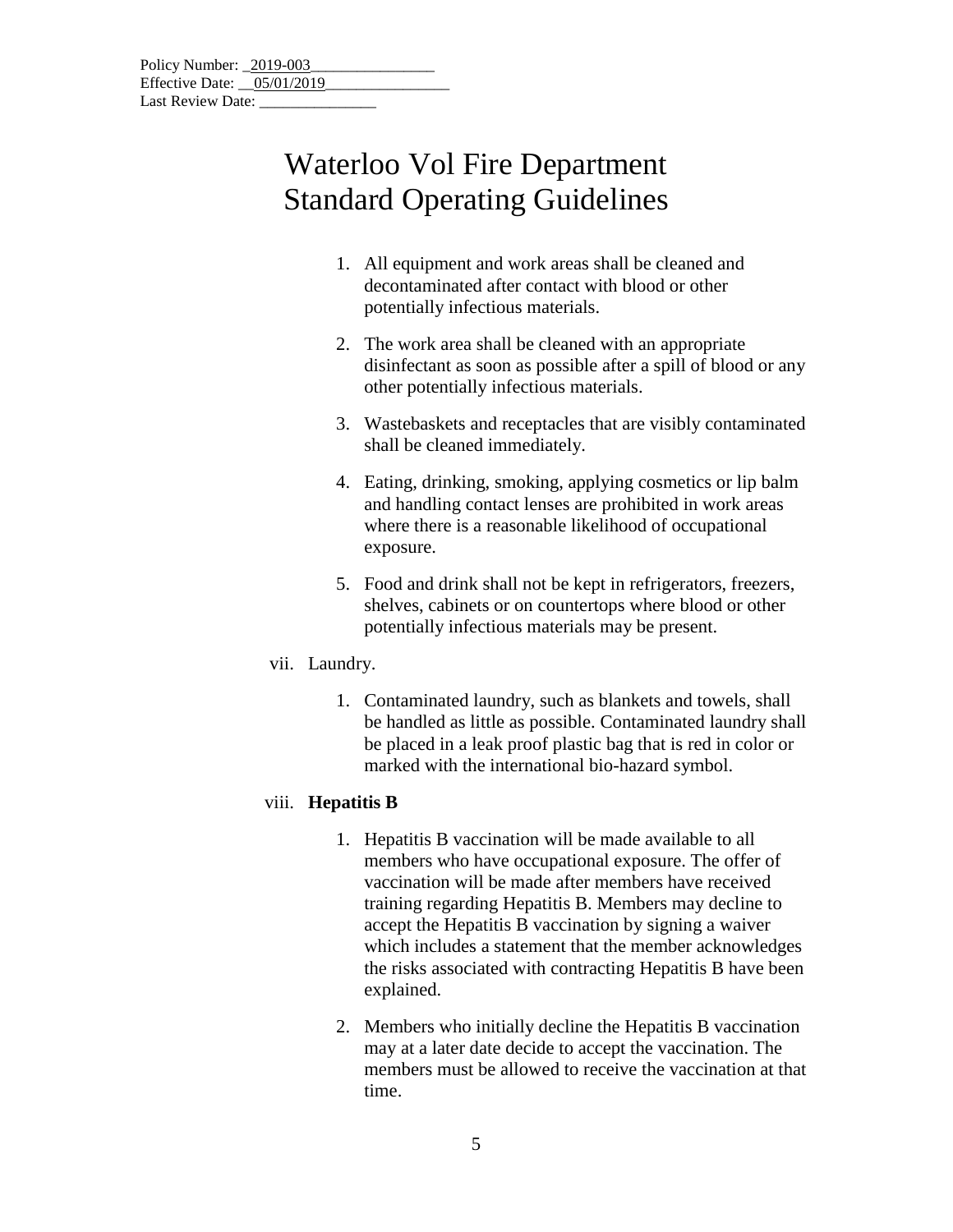### 3) **Significant Exposure**

- a. A significant exposure occurs when blood or other potentially infectious materials come into direct contact with eyes, nose, mouth, into an open cut or by needle puncture injury.
- b. If an member experiences a significant exposure to blood or other potentially infectious materials, or experiences a situation where a significant exposure is likely to have occurred, the member will:
- c. Report the incident to the supervisor on duty as soon as possible.
- d. The member will complete a short form describing the incident completely. The report will document specifically the method of potential transmission of infectious disease.
- e. The supervisor will complete the required notice of injury forms.
- f. Communicable Disease Exposure Report Form:
- g. The member will report to \_\_\_\_\_\_\_\_\_\_\_\_ Hospital with the completed communicable disease exposure report form and advise the hospital staff of the exposure or potential exposure. All required medical evaluation and follow-up shall be confidential.
- h. Hospital will test the source individual's blood as soon as feasible after consent is obtained to determine the presence of Hepatitis B virus or Human Immunodeficiency Disorder Virus. If the source individual declines to give consent, the department shall establish that legally required consent cannot be obtained. When the source individual's consent is not required by law, the source individual's blood, if available, shall be tested and the results documented.
- i. When the source individual is already known to be infected with HBV or HIV, testing of the source individual's blood need not be repeated.
- j. Results of the source individual's testing shall be made available to the exposed member and the member shall be informed of the applicable laws and regulations concerning the disclosure of the identity and infectious status of the source individual.
- k. The exposed member's blood shall be collected as soon as feasible and tested after consent is obtained. If the member consents to base line blood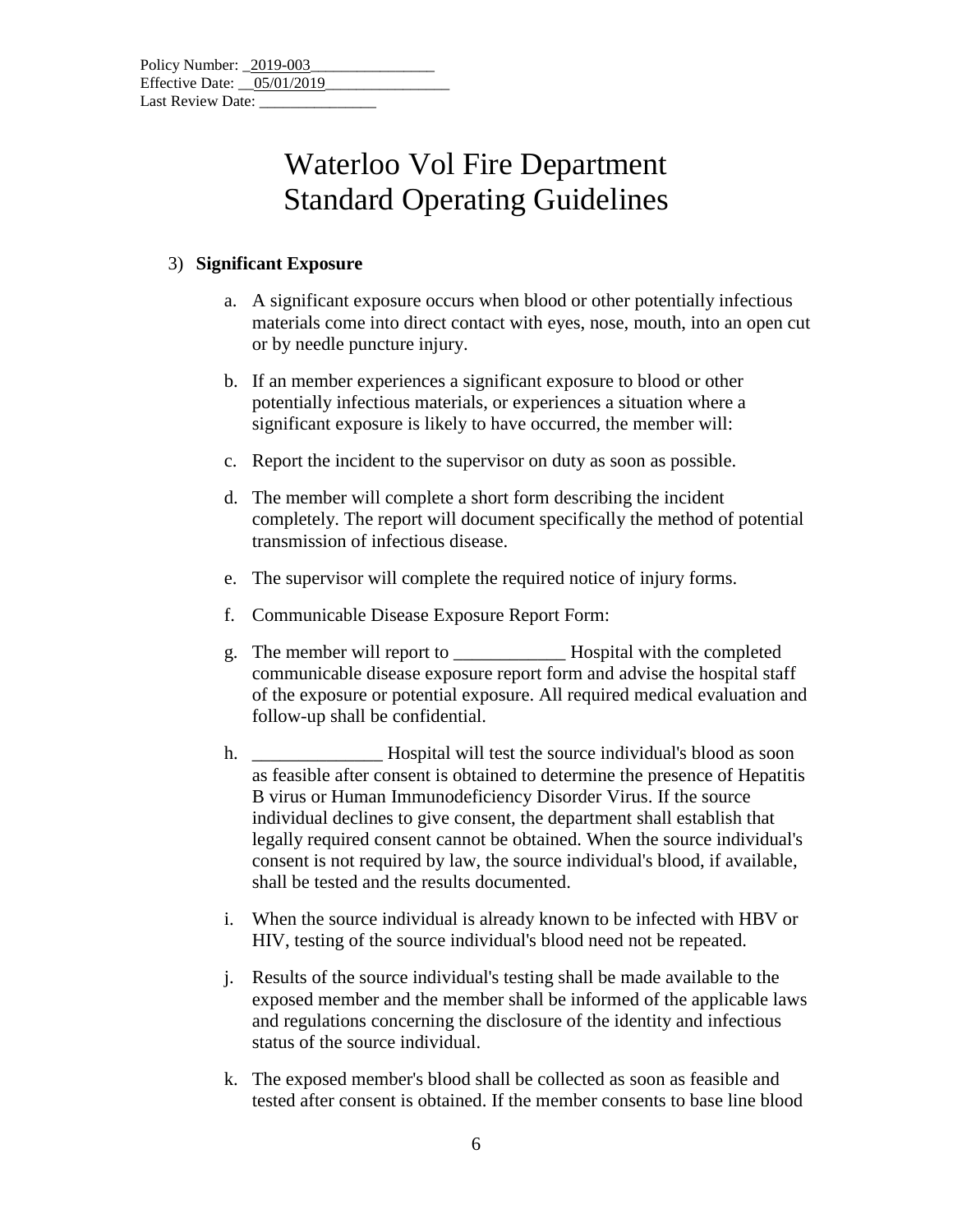collection but does not consent to HBV or HIV testing, then the sample shall be preserved for at least 90 days. If the member elects to have the base line sample tested within this 90 day period, then the testing shall be done as soon as feasible after the request.

l. Consulting during this period will be made at no charge to the member. {Comment on where to get the consulting}

### 4) **Training.**

a. The Department shall provide infectious disease training to all personnel with the potential for occupational exposure. This training will be provided on an annual basis.

### 5) **Record Keeping.**

- a. Medical Records:
	- i. Medical records are confidential and are not released without an member's expressed written consent to any person within or outside the Department, except as required by rule or law.
	- ii. Medical records must include a copy of the member's Hepatitis B vaccination record, including the dates of vaccination or copies of refusal forms.
	- iii. Medical records will be maintained in a file separate from the member's personnel file. Medical records will be maintained for the duration of the member's employment plus 30 years.
- b. Training Records:
	- i. The Department will keep a record of all training provided its personnel. The training records will include the date and content of the training and a roster of members in attendance. the training records will be maintained for a minimum of three years from the date of training.

#### 6) **Responsibility.**

a. General Members: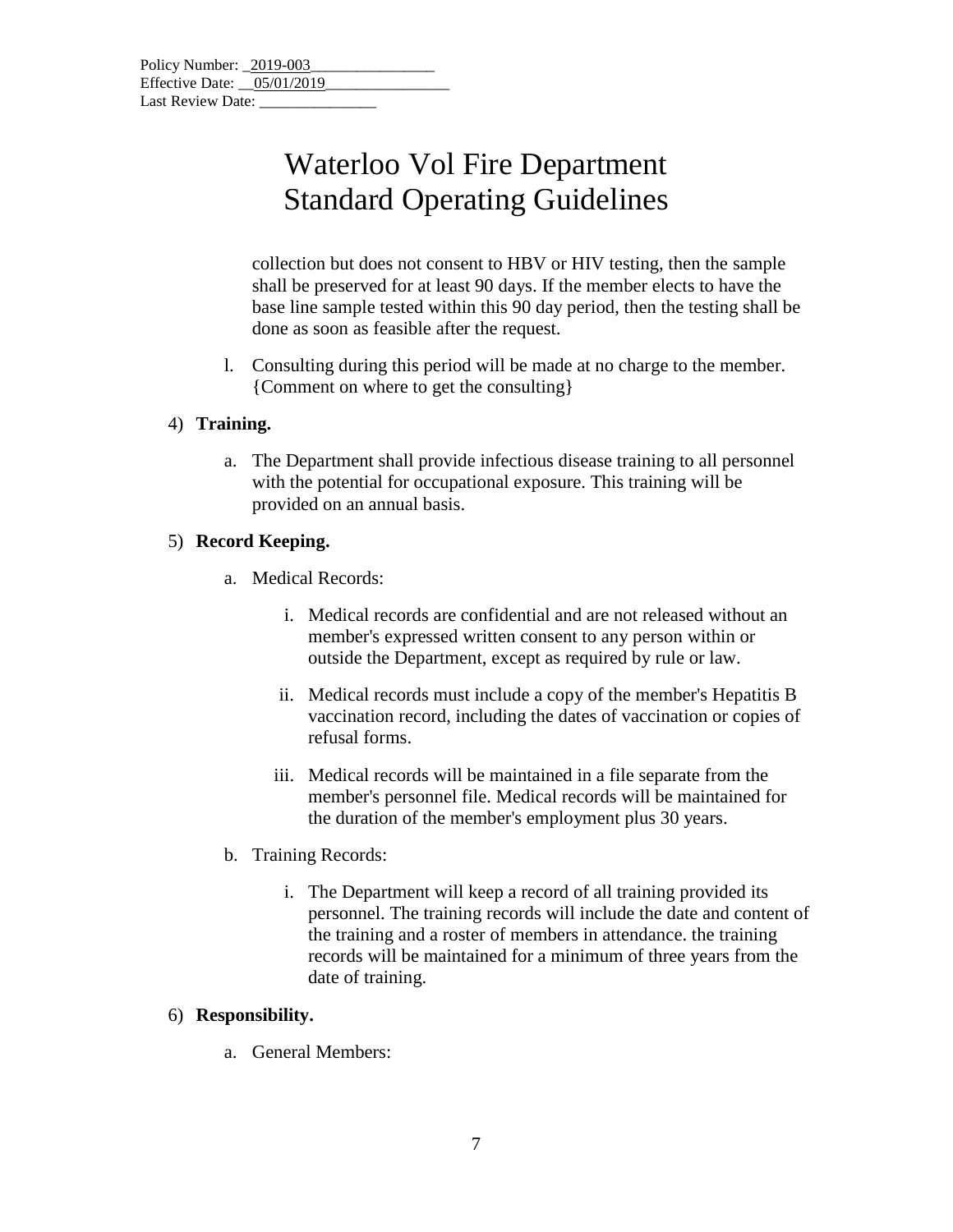i. It is the responsibility of the member to be aware of the types of infectious diseases that can be transmitted by blood or body fluid. the member is responsible for participating in training provided by the Department and for using protective equipment provided by the Department as necessary.

#### b. Supervisors:

- i. It is the supervisor's responsibility to monitor the activity of members determined to be at risk to be certain that the provisions of this policy are obeyed.
- ii. Any supervisor observing an infraction of this policy or observing a potentially hazardous condition involving blood or other potentially infectious materials must report that condition to his or her supervisor.
- iii. Supervisors are also responsible for maintaining the appropriate level of personal protective equipment.
- c. Department Administration:
	- i. It is the responsibility of the Department administration to provide personal protective equipment to those members with occupational exposure.
	- ii. The Department administration shall review the exposure control plan annually. The exposure control plan shall also be posted in a conspicuous location within the Department.
	- iii. The Department administration will ensure that each significant exposure is evaluated to determine if it could have been avoided. An evaluation of the circumstances will be conducted to determine if policies, procedures, or protective equipment should be amended or changed to avoid future significant exposure incidents.
	- iv. The Department administration will ensure that training to all members with occupational exposure is completed annually.
	- v. The Department administration will be responsible for maintaining all medical and training records in the required manner.